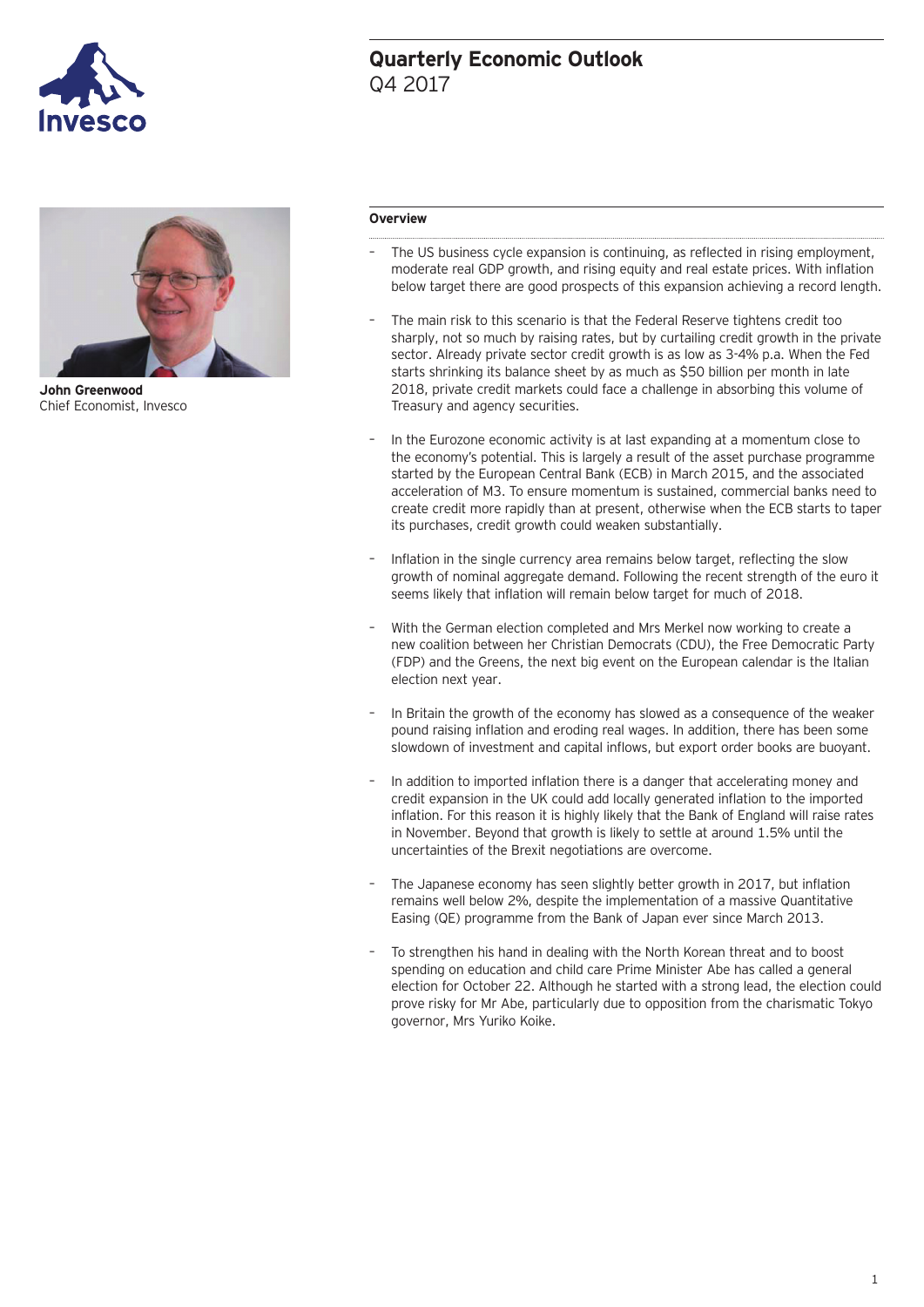- China has continued to alternate between squeezing and easing credit with the aim of keeping the economy on the rails ahead of the autumn congress of the Chinese Communist Party. However, no great change – either in SOE reform or in monetary policy – will follow from confirming President Xi at the congress.
- On the external side the restrictions on capital outflows and the encouragement of more inflows have enabled the currency to stabilise in recent months.
- Improved performance of the leading economies and some upturn in the emerging economies have resulted in a mild increase in world trade. This in turn has led to some improvement in commodity prices, but not enough to translate into a commodity boom. Aside from some individual commodities responding to sector specific measures, such as trade sanctions or capacity cutbacks in China, the upside for commodities in 2017and 2018 is distinctly limited.



**Figure 1: Slow money growth in the developed economies will keep inflation contained**

Source: Macrobond, data as at 1 August 2017.

### **Figure 2: Consensus Economics** (%)

|                  | 2016 Actual     |                      | <b>2017 Consensus Forecast</b> |                 |                   |      |
|------------------|-----------------|----------------------|--------------------------------|-----------------|-------------------|------|
| <b>Economies</b> | <b>Real GDP</b> | <b>CPI Inflation</b> |                                | <b>Real GDP</b> | <b>CPI Inflat</b> | tion |
| US               |                 |                      |                                |                 |                   |      |
| <b>Furozone</b>  |                 |                      |                                |                 | .                 |      |
| UK               |                 |                      |                                |                 |                   |      |
|                  |                 |                      |                                | 5               |                   |      |
|                  |                 |                      |                                |                 |                   |      |
|                  |                 |                      |                                |                 |                   |      |
|                  |                 |                      |                                |                 |                   |      |
| India            |                 |                      |                                |                 |                   |      |

Source: Consensus Economics, Survey Date: 11 September 2017. Invesco forecasts in brackets.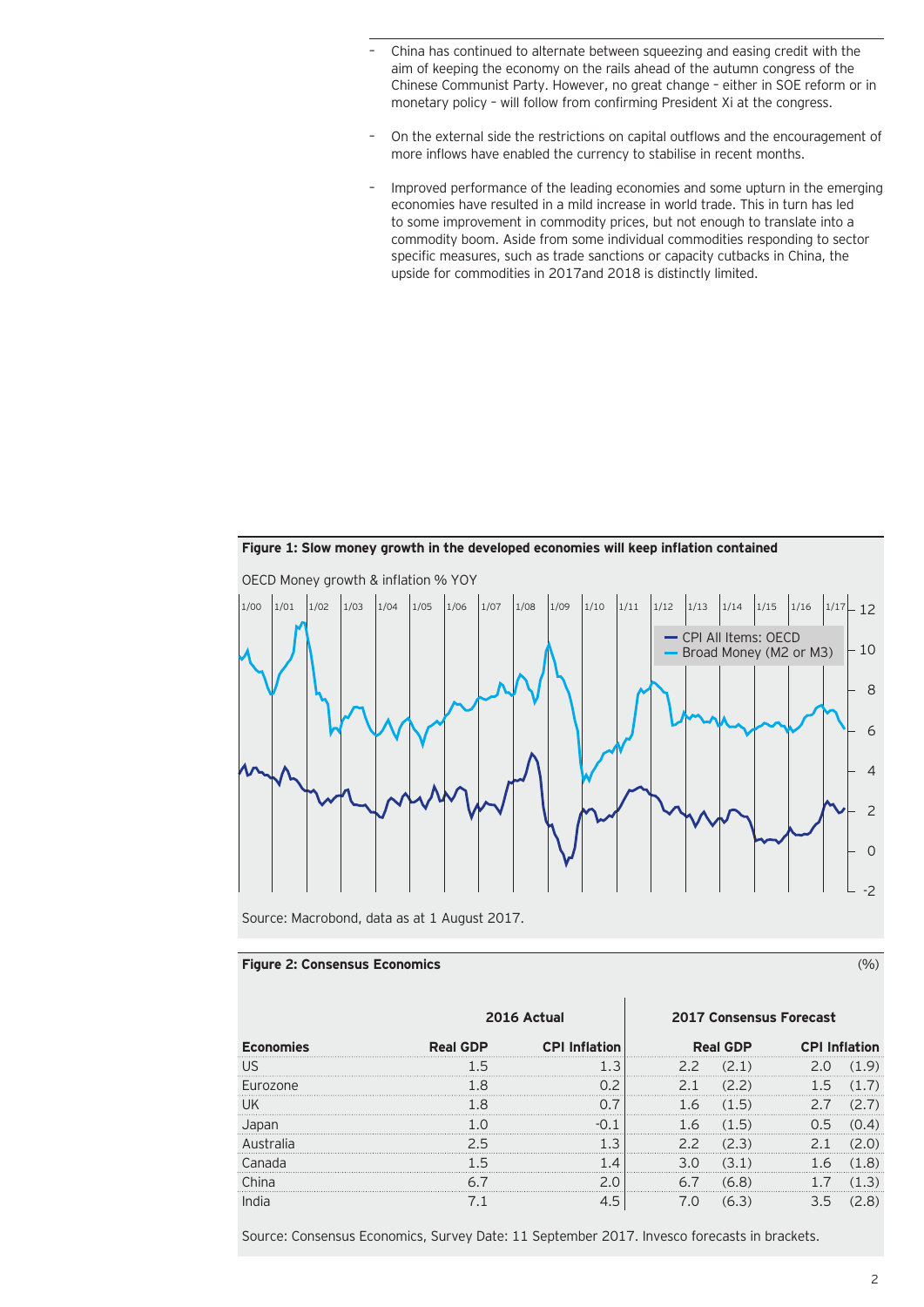### **United States**

After completing three quarters in office, President Donald Trump's agenda of economic and other reforms has fallen far short of expectations. His executive orders on immigration have been partially countermanded by the courts while his reform of the Affordable Care Act (Obamacare) failed in the Congress. He is now "proposing" a tax cut, but it is for the Congress to "dispose". The Senate's recently announced plans for personal and corporate tax cuts amounting to \$1.5 trillion over years must first be agreed with the House, and there are numerous procedural, substantive and other hurdles to overcome. Trump's infrastructure spending plans (originally \$1 trillion over 10 years to be financed one quarter by the federal government, three quarters by private participation) are still in gestation. The President's only significant achievements so far are his executive orders allowing the go-ahead for the Keystone and XL pipelines, the appointment of Judge Neil Gorsuch to the Supreme Court, his withdrawal from the Trans Pacific Partnership trade plan, and the start of renegotiation of the NAFTA trade agreement, while blocking the closure of a number of coal-fired power stations. Despite all these setbacks, he is nevertheless maintaining support among his core voter base.

Meantime, the near-20% rally in the S&P 500 from early November 2016 to the end of September 2017, though boosted initially by Mr Trump's accession and the expectations generated by his agenda, has not owed much at all to the new administration in Washington. The real driver, in my view, has been the gradual upswing of the business cycle expansion. This is in line with historical experience which teaches that the broad movements of asset prices – bonds, equities and real estate prices – are dominated by business cycle trends.

In the early days of the Trump presidency numerous "soft" indicators such as those for consumer and business confidence, small business hiring and investment, and the PMIs all showed strong upward surges. However, the majority of these peaked out in March and have subsequently softened. At the same time, far from responding to Mr Trump's campaign promise to raise the real GDP growth rate to 3.5- 4.0%, the "hard" indicators such as profits and revenue growth, industrial production or real GDP growth have remained distinctly lacklustre.

Unfortunately for the President's team, the soft indicators are probably converging towards the hard indicators, not the other way around. Viewed from the supply side, the US potential real GDP can grow at the growth rate of the labour force (including any improvements in educational attainment) plus the rate of growth of productivity. Going forward, the US Department of Labor forecasts growth of the US labour force to be only about 0.5% p.a. Estimating future productivity growth is much more problematic. Over the past 20 years productivity has averaged almost exactly 2% p.a., but over the past five years it has averaged only 0.7% p.a. Even assuming a doubling to 1.5% p.a. growth of productivity still implies a real GDP growth rate of only around 2.0% p.a.

Against this backdrop the Federal Reserve has continued with its policy of gradually normalising – not tightening – interest rates, and on September 20th announced the start of a plan to shrink its balance sheet. The plan will follow the scheme laid out in June, and the "dot plot" released with the FOMC statement suggested another rate hike in December plus three further hikes of 0.25% next year, taking the Fed funds rate to 2.0-2.25% by the end of 2018.

The plan to shrink the Fed's balance sheet avoids any outright sales of Treasury or Mortgage-Backed Securities (MBS) but allows a gradually growing volume of Fed holdings to mature and not be reinvested. Initially the runoff will start at \$10 billion per month (from October to December), and over the course of 2018 this amount will rise by \$10 billion per quarter until it reaches \$50 billion per month in the final quarter of 2018. This means that private sector investors will need to replace the Fed as a holder of these securities, and therefore the US Treasury and the government agencies will need to increase the size of their auctions accordingly. In her news conference on June 14 and at other events Fed Chair Yellen optimistically stated that all this can occur "in the background" as the Fed continues with its rate hikes. In other words there would be essentially no market impact. In my view this is very unlikely. Selling an additional \$50 billion of debt securities per month risks raising long term rates, tightening financial conditions, and squeezing bank credit and money growth. In my view the Fed will need to proceed with caution.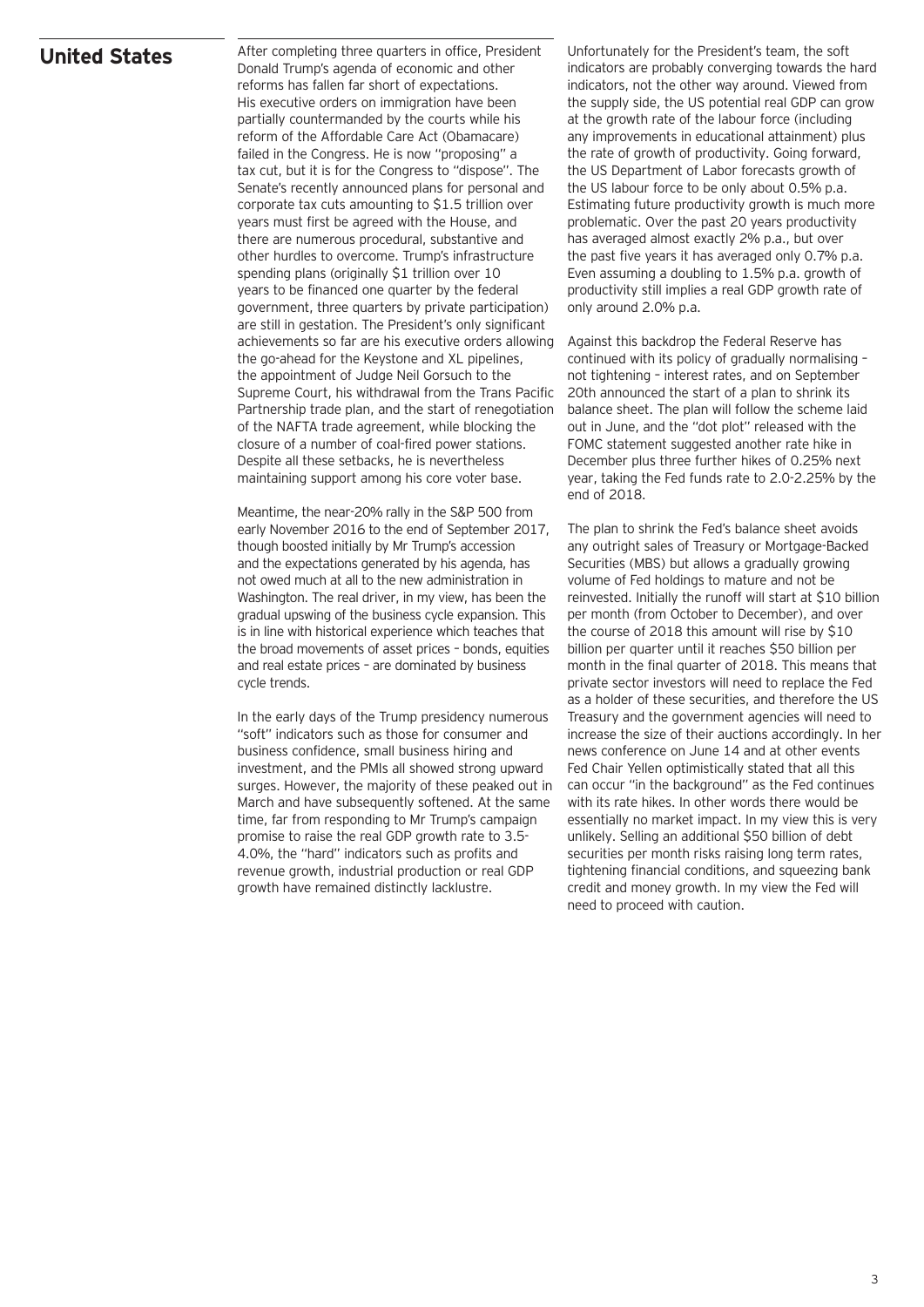Over the past year US bank lending growth has slowed from 9% p.a. to 3.3% p.a. in September, while M2 growth has slowed from 7.0% to 5.2%. These are not yet dangerously low figures, but the direction of change is disquieting. The Flow of Funds tables released on September 21st show that non-financial corporate borrowing was growing at 5.7% in the first half of the year, while household borrowing was growing at just 3.6%. While all these data are re-assuring on the inflation front – implying continued low inflation – they do not promise any growth resurgence in the months ahead.

Inflation has continued to undershoot the Fed's targets for most of the year. Fed governors and presidents have attributed the below-target inflation rates to one-off reductions in cellular phone contract prices and other exceptional events, asserting that the underperformance of inflation relative to the 2% target is "transitory". However, after nine months of price weakness the claim that these price changes are temporary is starting to lose credibility. A key moment will come next spring when this year's price declines will fall out of the year-on-year comparison. The core CPI was 1.7% in August while the core PCE deflator was only 1.4% in July. My view is that the underlying problem is slow growth of money and credit. However, no great harm is going to come from this modest degree of price weakness, provided that core inflation starts to pick up again next year.

I forecast real GDP growth to improve slightly (compared to 2016) to 2.1% in 2017 and 2.2% in 2018; and I expect consumer price (CPI) inflation to average 1.9% in 2017.



# **Figure 3: US: Surge in "soft" data tempered By reality**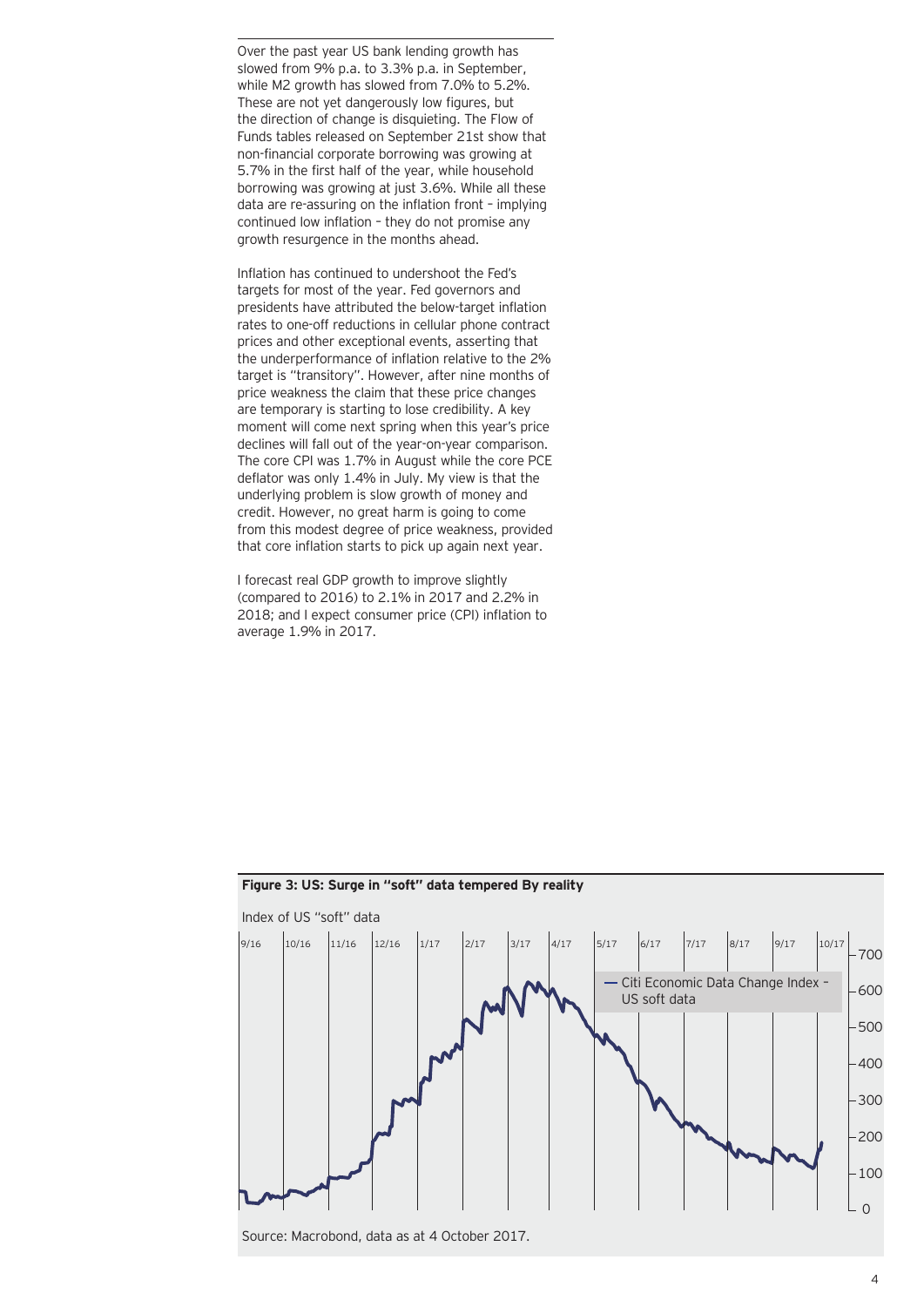### **The Eurozone**

With the re-election of Angela Merkel as Chancellor in the German Bundestag elections on September 24th the current round of political elections in Europe will pause until the Italian elections next year. Looking across Europe as a whole, despite the entry of the extreme right-wing AfD party into the Bundestag in Germany, populist pressures for a break-up of the Eurozone or the EU have been contained. However, it has to be acknowledged that in Italy the 5-Star Movement still enjoys about a 25% support level, and may disrupt the dominant, orthodox politics of centre-right and centre-left parties. In the wake of the German election French President Macron has made a series of proposals for strengthening the EU, and it is possible that Mrs Merkel will be sympathetic to some of them, but not until she has completed a lengthy period of bargaining with two minority German parties (the Free Democrats and the Greens) whose support she will require to form an effective coalition.

On the economic front the European economic situation has at last been gradually improving, although, as in the US after the election of Mr Trump as President, sentiment has been running ahead of reality. It is worthwhile to recap Europe's difficulties in reaching this stage of recovery. It should be recalled that between 2009 and 2014 there was a complete failure of Eurozone or ECB monetary policy to revive economic activity on the continent. Broad money growth (M3) slumped to average only 1.3% p.a. through this five year period, resulting in anaemic real GDP growth (averaging only 0.2%) and below-target inflation (of 1.5%) over the period, with two episodes of deflation. Opportunities to re-capitalise and restructure the banks were missed, the ECB's LTRO measures in 2012 completely failed to restore credit growth to the economy, and Europe endured a major debt crisis in 2011-12. It was not until March 2015 that the ECB finally got around

to making asset purchases under a QE programme. Even though it was a significantly weaker programme than those adopted in the US and the UK (based mostly on asset swaps with banks instead of asset purchases from non-banks), the economy at last began to revive slowly and gradually about a year later. The data show that since January 2015 Eurozone M3 growth has accelerated to an average of 4.8% p.a., enabling real GDP to recover to 2.3% in the year to 2017 Q2, its best and most consistent showing since 2005-08.

Even so, within the Eurozone there are still wide disparities of performance, with Germany averaging 1.8% year-on-year since 2014 and accelerating to 2.1% year-on-year in 2017 Q2, whereas France had been trailing with real GDP growth averaging only 1.2% p.a. since 2014, but at last seeing an upturn in 2017 Q2 to 1.8% year-on-year. Italy is still struggling with the threat of bank failures – a direct consequence of prolonged weak growth, although the 1.5% year-on-year real GDP in the second quarter represented a significant improvement compared with the miserable 0.7% average real GDP growth experienced since 2014. Elsewhere, Spain has surged since the back-to-back recessions of 2008-10 and 2011-13, with real GDP averaging 2.7% p.a. since 2014. Similarly, since the crisis and deep recession of 2008-10 Ireland has roared back, averaging an astonishing 11.9% p.a. real GDP since 2014, although this is mainly due to Ireland's unusual tax structure which brings huge amounts of FDI relative to the size of the economy and has also attracted numerous corporate "inversions" (takeovers which shift the domicile of a company from one jurisdiction to another, and result in big jumps in the investment figures reported as part of the GDP or GNP).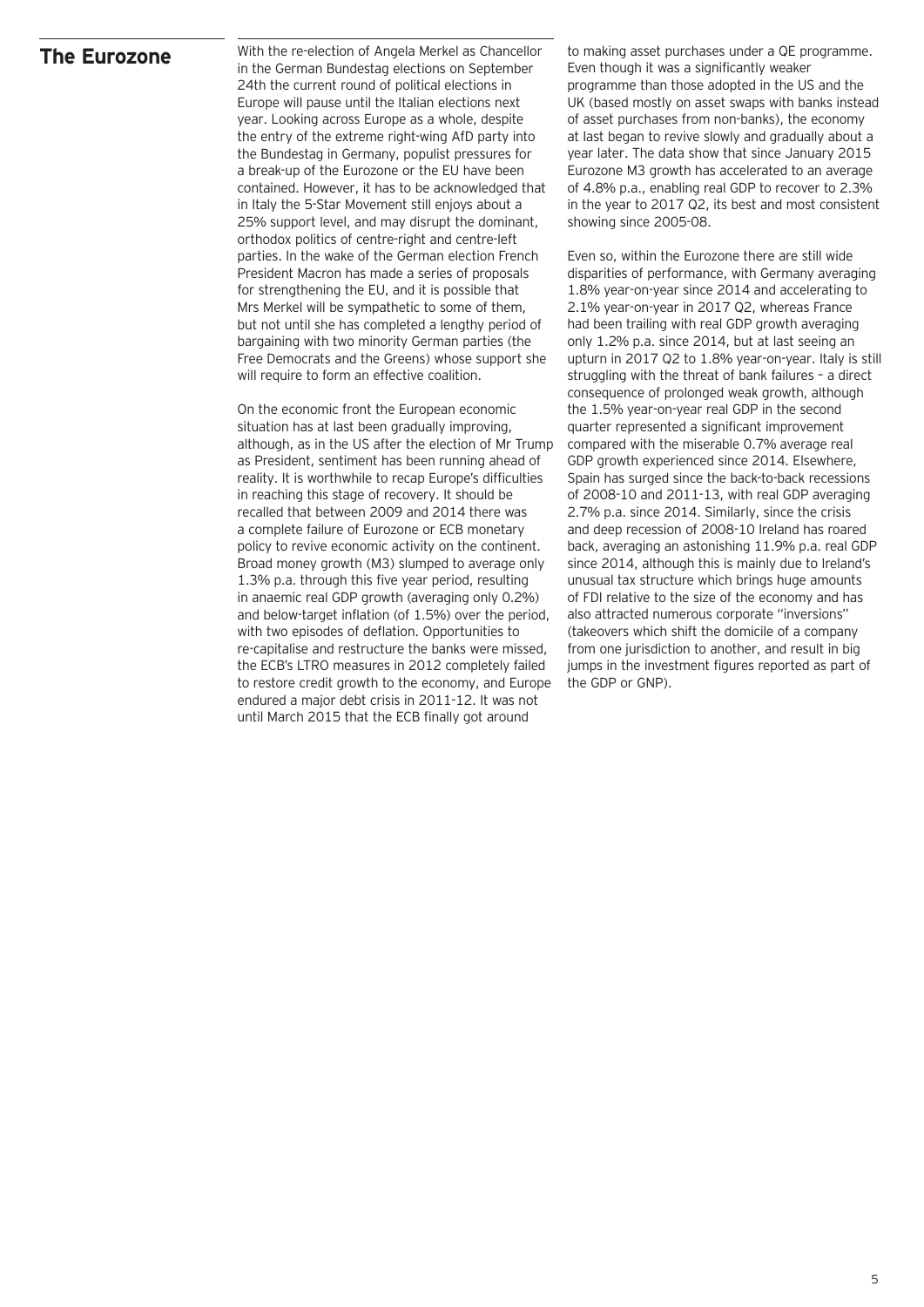Returning to monetary policy the European Central Bank (ECB) continues to purchase securities at a rate of €60 billion per month under its version of QE, but seems likely to start tapering its purchases from January 2018. However, there are two problems with this consensus view.

First, even though the economies of the single currency area may have recovered, the basis for sustained M3 growth of 5% or more in the Eurozone – which I believe to be the minimum needed to ensure 2% real growth and 2% inflation after allowing for a 1% annual decline in income velocity or the turnover of money relative to income - is distinctly fragile. Bank lending to households and private sector companies was only growing at 2.7% year-on-year in August, not enough to support a 5% growth of deposits on the other side of bank balance sheets. The risk, therefore, is that tapering QE purchases will lead to a renewed and damaging slowdown in M3 growth.

Second, the inflation rate for the Eurozone remains well below the target figure of "below but close to 2%". The headline rate in August was still at just 1.5% year-on-year while the core rate (which excludes the volatile food and energy components) was even lower at 1.2% in the same month. This means that if the ECB does start tapering and M3 growth slows, the inflation rate could decline even further below its target.

For the Eurozone as a whole I forecast real GDP growth in 2017 of 2.2%, and inflation of 1.7%. However I expect inadequate M3 growth to continue, resulting in inflation remaining below the 2% target figure for the year ahead.



# **Figure 4: M3 growth not adequately supported by growth in bank lending**

Source: Macrobond, as at 28 June 2017.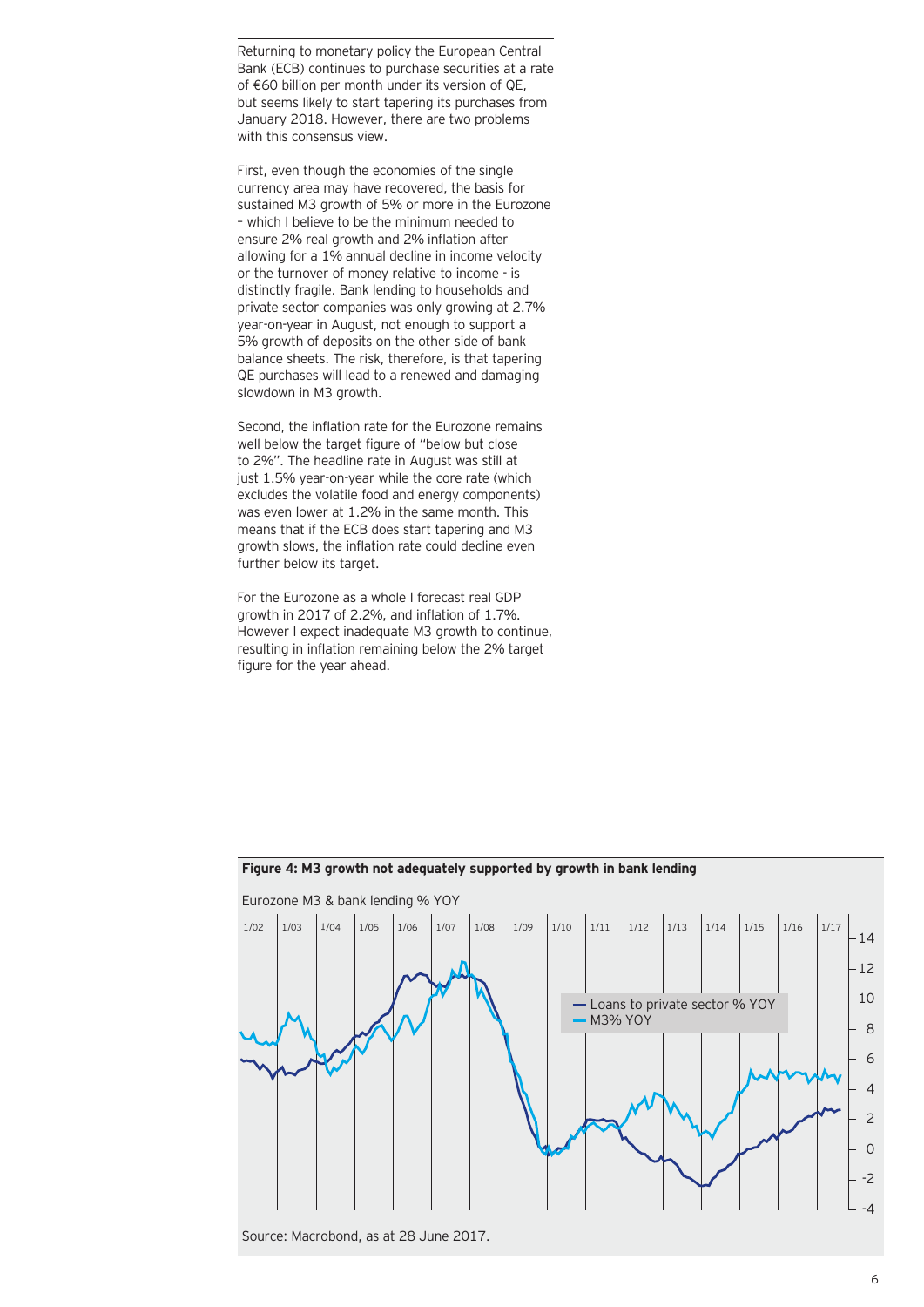### **United Kingdom**

The British economy has slowed in 2017 compared with 2016 and particularly compared with the period from 2013 Q1 until the referendum in June 2016, when real GDP growth averaged 2.4% p.a. In effect it has slowed from an "American" growth rate of 2.0-2.5% to a "European" growth rate of around 1.5%. Nevertheless it is notable how buoyant certain elements of consumer and business spending have remained. For example, although real GDP increased just 0.3% quarter-on-quarter in the second quarter of 2017, it grew by 1.4% over the preceding year. Also, in August the retail sales figures were up by no less than 5.0% in nominal terms and 2.2% in real terms compared with August 2016.

There are two main reasons for growth holding up better than the pronounced weakness forecast by consensus economists a year ago. First, monetary policy has been highly stimulatory, and second the weaker pound has enabled the manufacturing export sector to be much more vigorous than expected.

Monetary policy was already very expansionary at the time of the referendum. Commercial bank lending and money growth had accelerated from 4-5% growth rates in the year to March 2016 to 6-8% by the end of the third quarter, well ahead of their growth rates over the preceding three or four years. Then in the aftermath of the referendum the Bank of England's Monetary Policy Committee added fuel to the fire by cutting the Bank's base rate from 0.5% to 0.25%, adding a further £60 billion of Quantitative Easing, and setting up a Term Lending Facility to encourage additional commercial banks to lend to industry. M4x (a measure of money supply that best reflects the spendable funds available to households and businesses) averaged 4.5% yearon-year in January-March 2016, but subsequently accelerated to average 7.0% in the year from July 2016 to June 2017. Similarly, bank lending growth, especially for consumer credit and to the financial sector, surged to double digit growth over the same period. These more rapid growth rates of money and credit are the primary source of faster spending growth in nominal terms since mid-2016.

The second source of higher activity has been the weaker pound which has enabled export order books of British manufacturers to surge to their strongest growth rates since the mid-1990s. Thus the CBI monthly surveys of domestic and export orders have both shown the strongest results since 1995. Also, PMI figures for manufacturing moved upwards from an average of 51.2 in the six months before the referendum to average 55.2 in the first nine months of 2017. Although actual exports have not yet shown distinctly stronger growth rates, this is typical of the delayed "J-curve" response of the external accounts to exchange rate depreciations, initially worsening and only improving after a lag of up to two years.

Another positive for the British economy has been the continued strength of the labour market, reflected in very low unemployment, good job growth, and a record high participation rate. The unemployment rate fell to 4.3% in the three months centred on July, down from 4.9% a year earlier and the lowest rate since 1975. Similarly the employment level increased by 379,000 over the year, reaching 32.14 million and giving a participation rate of 75.3% (i.e. the fraction of people aged 16-64 who were in work), the highest such figure since comparable records began in 1971.

The flip side of these figures is that although average weekly earnings were up by 2.1% (both including and excluding bonuses) in the three months June-August, due to the rise in the inflation rate real weekly earnings were down by 0.4%.

In response to the higher inflation rate the Bank of England had kept its settings unchanged since last August, viewing the inflation as imported and therefore not something that it could control. However, as the evidence of a domestic spending surge accumulated, the Bank has changed its attitude. First, on June 27 it decided to raise the "countercyclical capital buffer" or capital requirements of banks by 0.5% of riskweighted assets, equivalent to £11.4 billion. Second, the minutes of its September MPC meeting reported that a majority of members felt "some withdrawal of monetary stimulus was likely to be appropriate over the coming months". This is a clear signal that a rate hike is coming, probably at the November meeting of the MPC.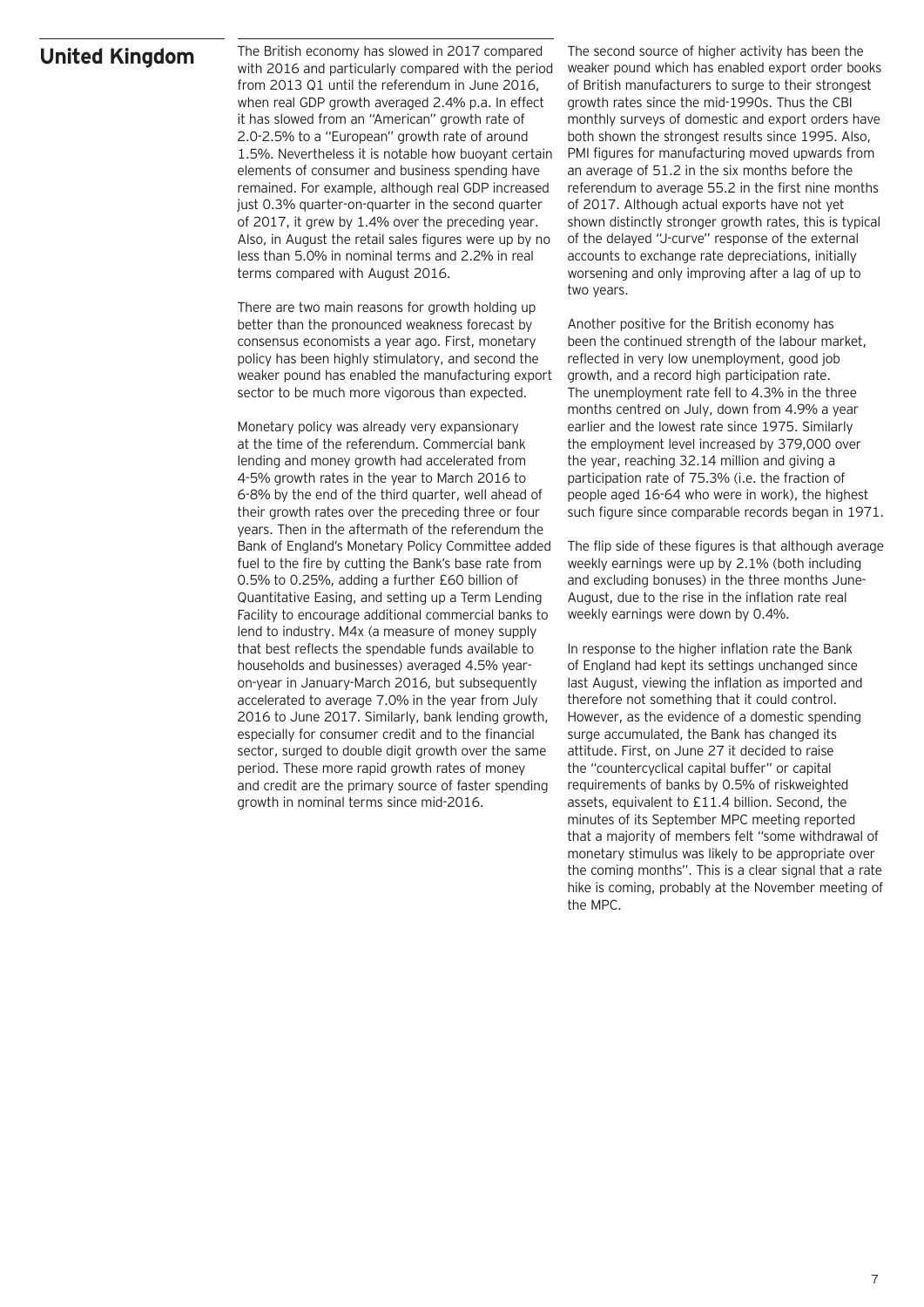The announcement comes against a backdrop that sees the Bank of England on the horns of a dilemma. On the one hand consumer price inflation increased to 2.9% in August from 2.6% in July on the back of higher clothing and petrol prices, very close to exceeding the Bank's primary mandate to maintain inflation at 2% and within the range of 1-3%. If the inflation rate exceeds 3% the Governor is obliged to write a letter to the Chancellor explaining why it has exceeded the target. This clearly suggests the Bank should have been raising rates and slowing money and credit growth already. On the other hand the Bank would also like to keep interest rates low to support investment spending and jobs during the Brexit negotiations. The minutes of the August MPC meeting indicated that business investment was flat in the second quarter, probably influenced by companies' concerns over Brexit. The Governor went out of his way to explain that the Bank could do little to prevent delays to capital spending decisions in the business sector that were affected by the UK-EU negotiations, and that this was a government responsibility.

For the year as a whole I forecast 1.5% real GDP growth and 2.7% consumer price inflation.



#### **Figure 5: Buoyant retail sales value conceals weaker volumes**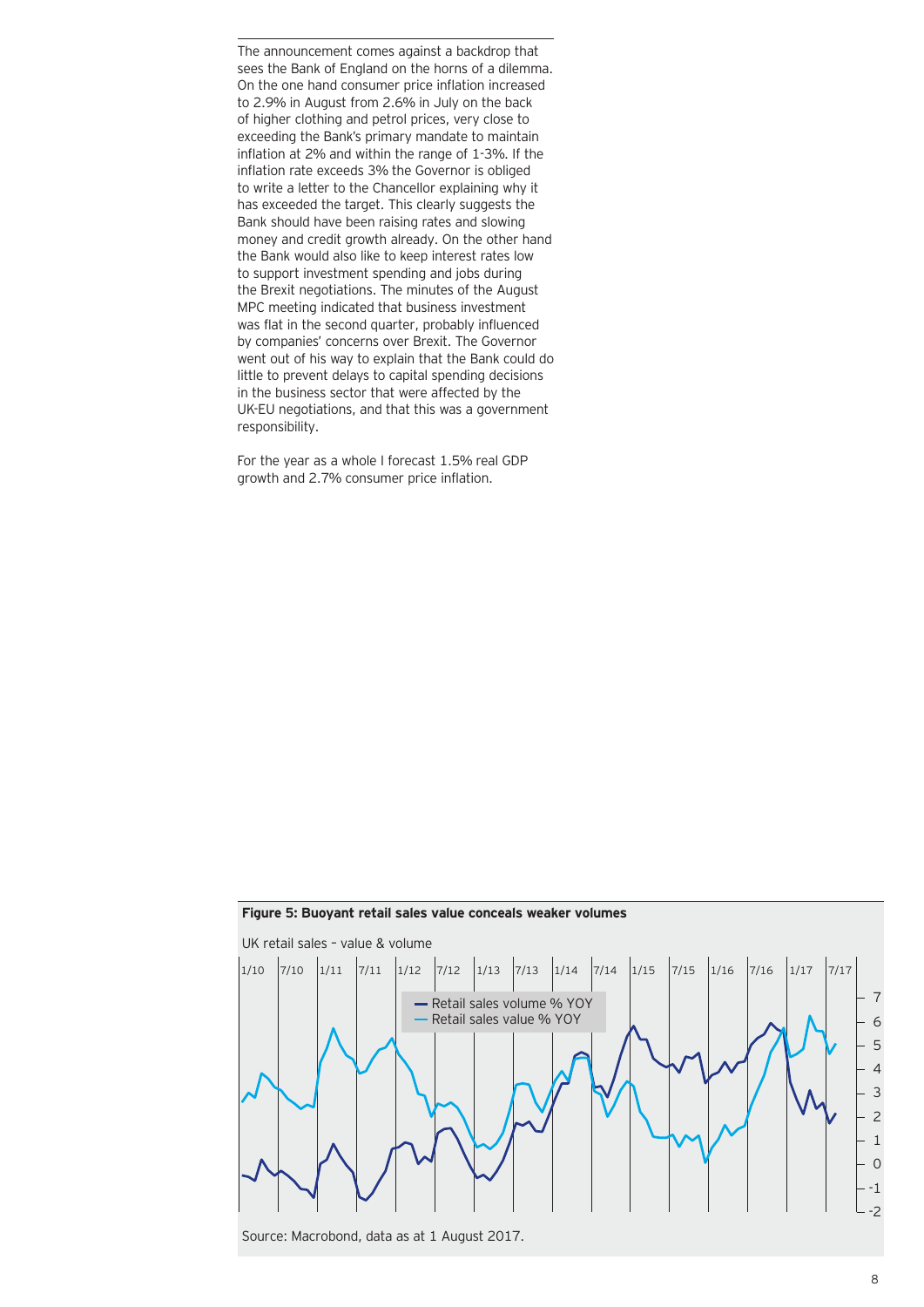### **Japan**

In 2017 Q2 Japan's real GDP increased by 0.6% quarter-on-quarter and 1.4% over the previous year (after 0.3% quarter-on-quarter and 1.5% year-onyear in 2017 Q1). Contributing to this recovery was a 0.8% qoq increase in private consumption, and a strong 6.0% jump in public sector investment. Business investment increased by 2.8% on a yearon-year basis while exports soared by 6.8%. Real GDP has now increased for six successive quarters, the first such extended run of growth for over a decade. However, considering Prime Minister Abe's much-touted "Three Arrows" recovery plan (consisting of monetary expansion, fiscal stimulus and structural reform), in particular the huge scale of Japan's QE programme – which forms one of the Three Arrows and has already expanded the Bank of Japan's balance sheet to 92% of GDP – the results should have been evident much sooner and should have had a much greater impact on nominal GDP. This raises the basic question of why the programme has been so weak.

The answer is that the QE programme (or "QQE" for qualitative and quantitative expansion as it is known in Japan) has been subject to two types of dilution.

First, like the ECB, the BOJ has reduced the effect of its asset purchases by buying a large portion of the securities for its portfolio directly from commercial banks' portfolios, which means that the purchases do not immediately create new deposits or money in the hands of firms and households. Therefore if banks are risk averse or short of capital and do not increase their lending, there is no guarantee that the asset purchases will create new deposits or money to fuel an economic upswing.

Second, as much as 15-20% of the BOJ's monthly purchases have been in the form of short–term financing or treasury bills (*tegata*) – mostly held by the banks - that have had to be rolled over when they matured. These operations therefore amount to little more than a continuous rolling asset swap between the BOJ and the commercial banks. Hence although Governor Kuroda at the Bank of Japan has been implementing "QQE" for four and a half years, broad money (M2) has only grown at an average rate of 3.6% p.a. since March 2013, instead of

the 5-6% p.a. minimum that would be needed for sustained real GDP growth of 1.5-2.0% with 2% inflation.

Frustrated at the failure of the economy to recover more vigorously, the Abe administration has tried to boost incomes and break free from long-standing deflationary pressures by persuading companies to grant higher wage increases. However, even here the response has been mediocre to weak. Total nominal cash earnings for July were reported at an unexpected -0.3% (year-on-year) in July, the first negative figure in over a year due to reduced bonus payments, in turn pressured by weak corporate earnings. Looking forward the consensus expectation is for total earnings to rise by just 0.5% in 2017, less than the 0.6% achieved last year. In other words, no near term solution is in sight.

As explained here last quarter, all this is occurring despite prolonged tightness in the labour market. With unemployment at 2.8% in August and the job offers-to-applicants ratio at 1.52 (the highest level since the boom of the early 1970s), it is clear that wagepush alone is not going to cause inflation. The current experience in Japan of a tight labour market but low wage growth is strong evidence that the Phillips curve is not a dependable theory of inflation. The relationship is in reality no more than an empirical observation that appeared to work under certain conditions in the past, but is failing at present (not only in Japan but also in the US, Germany and elsewhere) because the underlying driver of both more rapid wage growth and higher inflation – namely faster money growth – is not present.

The result is that Japanese consumer price inflation has remained stubbornly below the BOJ's 2% target. Headline CPI inflation was 0.6% year-on-year in August, while core inflation (excluding fresh food) was 0.7% and core-core inflation (i.e. excluding fresh food and energy) was 0.2%.

I expect Japanese real GDP growth to average 1.5% in 2017, while some weakening of the yen (not domestic monetary growth) will raise headline inflation CPI to 0.4% for 2017 as a whole.



Source: Macrobond, 1 August 2017.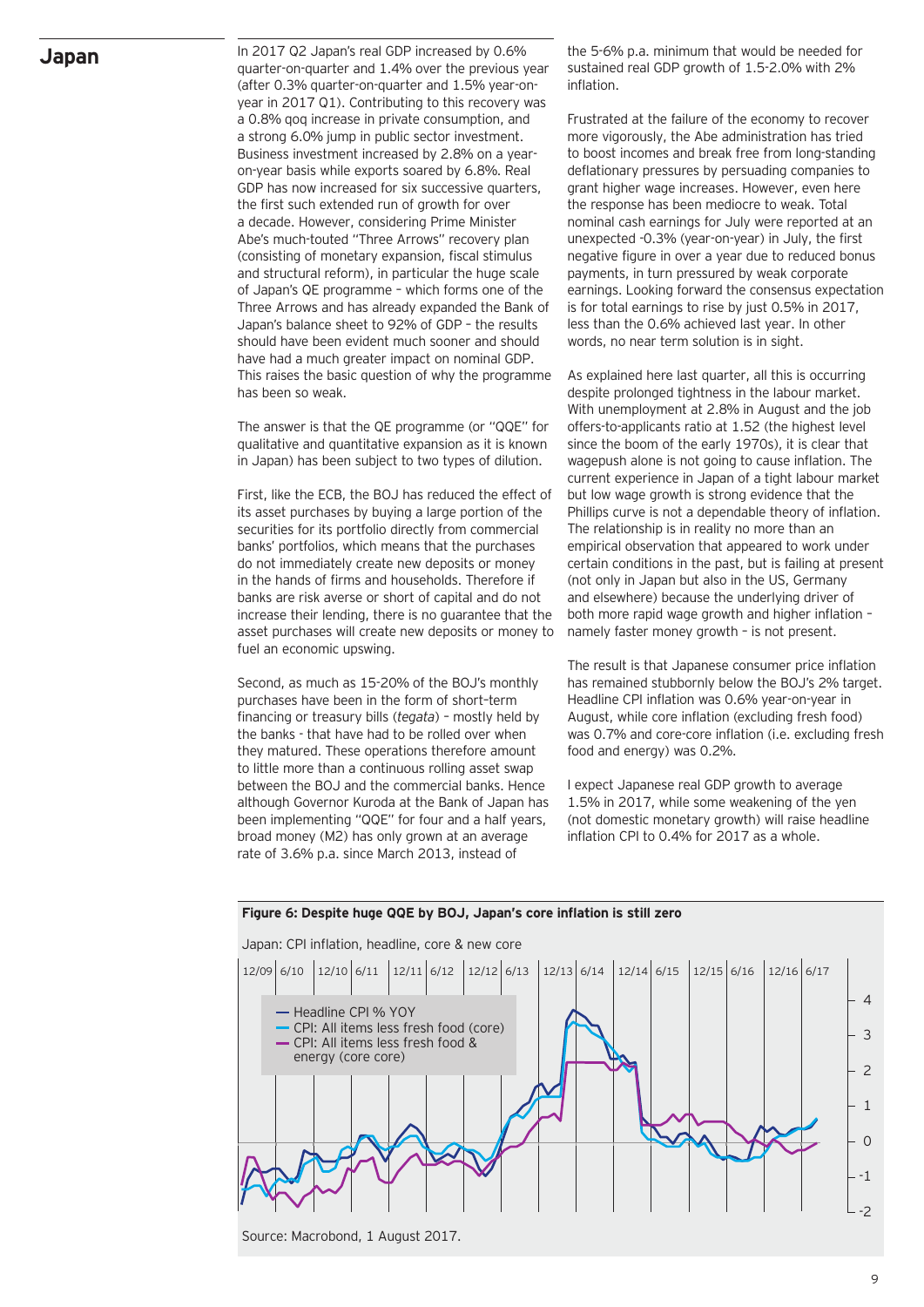# **China and Emerging Asia**

Ahead of the 19th National Congress of the Communist Party to be held in Beijing during the autumn, the political imperative is to keep everything stable, and above all to maintain the economic momentum of the economy. The Congress is widely seen as a key opportunity for President Xi Jinping to consolidate his power, reshuffling the members of the State Council and nominating his loyalists to the top posts. Maintaining stability has necessitated a series of measures, sometimes easing and sometimes tightening, to prevent short term economic problems from developing into full-blown crises. This is the reason why the authorities have at times put their foot gently on the accelerator (for example, reducing banks' reserve requirement ratios at the end of September), and at other times tapped on the brakes (for example local governments imposed purchase restrictions and tighter mortgage conditions in the first half of the year to cool the property market).

Stepping back to gain some perspective and view the longer term developments, China has in the past few months succeeded in slowing the huge surge of domestic credit that had developed in 2014-16 and had averaged 21% p.a., far faster than either China's M2 growth rate or the growth of "total social financing" which includes shadow bank lending as well as corporate bond issuance and other forms of non-bank financing. The Chinese debt-to-GDP ratio has therefore abruptly stopped rising. This is not to say that China is actively de-leveraging yet, but at least the huge increases in indebtedness that began in 2009 have slowed decisively.

In retrospect it appears that at least a portion of this credit surge was in effect refinancing the \$1.2 trillion of credit that Chinese companies had borrowed abroad between 2010 and 2014 (based on BIS data).That borrowing had built up because the Chinese authorities had pursued a policy of steadily appreciating the Chinese RMB, thereby creating an opportunity for mainland companies to borrow dollars and other foreign currencies at very low interest rates, convert the proceeds to RMB, and enjoy the double benefits of higher returns in RMB and the appreciation of the Chinese currency – in short, a classic carry trade. However, when the RMB stopped appreciating in 2014-15 and started depreciating, it no longer made sense to borrow US or HK dollars or Japanese yen, and as much as \$600 billion of these loans were repaid. However, to maintain the investments embarked upon, domestic funds needed to be raised. Much of it came from banks via lending to provincial and local government entities, as well as to non-bank financial companies.

Going forward the Chinese authorities appear to have learned the folly of providing a one-way bet on their currency, and, following two years of reversing their capital market liberalisation by clamping down on capital outflows (and enticing capital inflows from foreigners) to preserve the value of the RMB, there are tentative signs that the RMB may be allowed to fluctuate more freely. This would also reduce the incentive for Chinese entities to build up leverage in future. In addition, based on recent data, the overall growth of money (M2), domestic credit and total social financing are all converging on a range of 10-12%. If this is maintained it has considerable significance for China's macroeconomic stability in the next two years, for this would finance a growth rate of real GDP of 6-7%, an annual decline in velocity of 3-4% (based on trends over the past decade) and an inflation rate of less than 2%.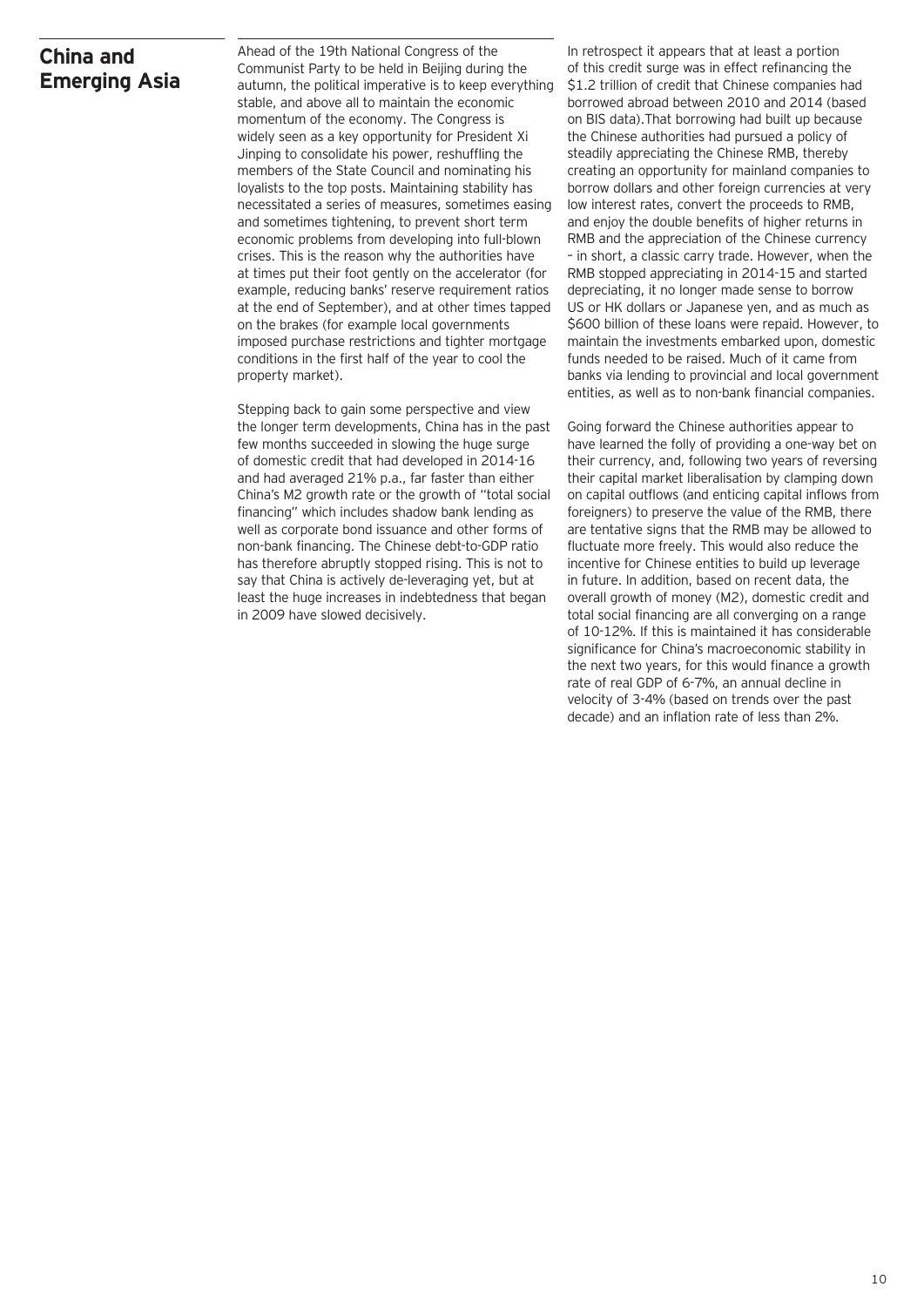Domestically the growth of real GDP was reported at 6.9% in both the first and second quarters, in line with targets set by the leadership. However, following the reduction of excess capacity in numerous state-owned sectors of heavy industry, most Li Keqiang-style estimates of real GDP - named after China's premier and based on readily available data – have surged since late 2016 reflecting the temporary recovery of a number of basic industries such as steel, coal and electricity.

On the external side China's exports have also recovered from declines a year ago to 8% yearon-year in the period June-August. Imports have recovered even more sharply to a peak of 25% in March, and slowing to 14% in June-August. With both Chinese exports and imports recovering it does seem that the prolonged slump in world trade may at last be shifting to expansion.

Since China is by far the largest emerging market and also the biggest buyer of commodities on world markets, the growth of China's imports matters immensely to numerous commodity exporters, both developed and emerging, around the world. If China can engineer a steady domestic recovery over the next year or two, the outlook for those commodity exporting economies will improve considerably. However, in light of the continuing moderate recovery in the developed western economies, it may not be possible for China alone to act as a global locomotive for all commodity producing economies.

For the year as a whole I expect 6.8% as the official real GDP growth figure and 1.3% consumer price inflation.

Turning to the smaller, manufacturing economies of East Asia which are heavily involved in regional supply chains that include China, the outlook for their exports will depend primarily on the continuation of business cycle upswings in the US and Europe and only secondarily on the domestic Chinese economy. This is because China imports mainly raw materials and capital goods (not made by these economies), and relatively few manufactured goods for its own end-use. By contrast, North America and Western Europe are major importers of the manufactured goods produced by Asian supply chains. In 2017 Korea, Taiwan and Hong Kong are only expected to grow at 2-3%, while the ASEAN economies are expected to grow at 4-5%. Although these real GDP growth rates are generally below past trends, nevertheless the smaller, export-oriented Asian economies have enjoyed large stock market increases so far this year in response to signs that global trade growth may be starting to pick up.



#### **Figure 7: Increased Chinese imports suggest possible upturn in world trade**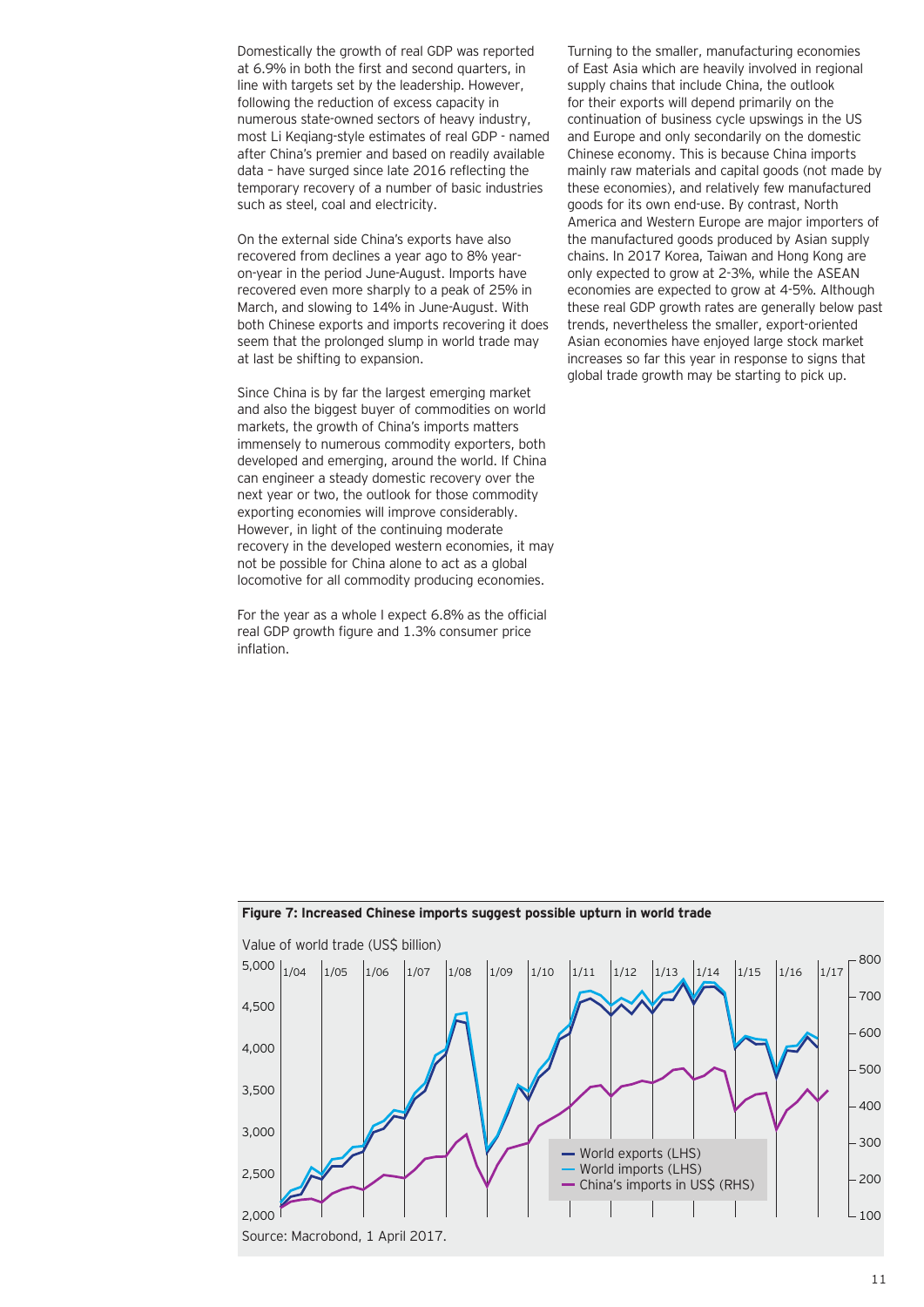### **Commodities**

Three fundamental factors that had kept me bearish on the outlook for commodities may at last be shifting. In particular, the continuing recovery in the United States economy, the gradual improvement of activity in Europe, and the signs of an upturn in world trade argue for at least the possibility of a stabilisation in commodity prices. The continuation of the global expansion (which is my base case) argues for stronger aggregate demand in the quarters ahead, reflected in the upturn in world trade, and in turn showing up in stronger commodity prices. If this is correct, the upturn in commodities would be nevertheless be limited during the phase of monetary policy normalisation in the US and in the Eurozone.

The main risks to this improvement in the backdrop for commodities are threefold. First is the possibility that the Fed over-tightens monetary policy – not so much by interest rate hikes but by shrinking its balance sheet – in turn leading to an unintentional slowdown in US growth or even a recession. Second, there is a non-negligible risk that when the ECB starts to taper its asset purchases that bank credit and money growth slow down again, causing growth in the Eurozone recovery to falter. Third, there may yet be adverse consequences deriving from China curbing its credit expansion.

However, for the present I regard these three risks as slight. Indeed, the mild recovery of oil and metal prices in recent weeks and the nascent recovery in world trade rather suggest that the bear phase for commodities may at last be coming to an end.



#### **Figure 8: Commodities: Modest improvement in outlook**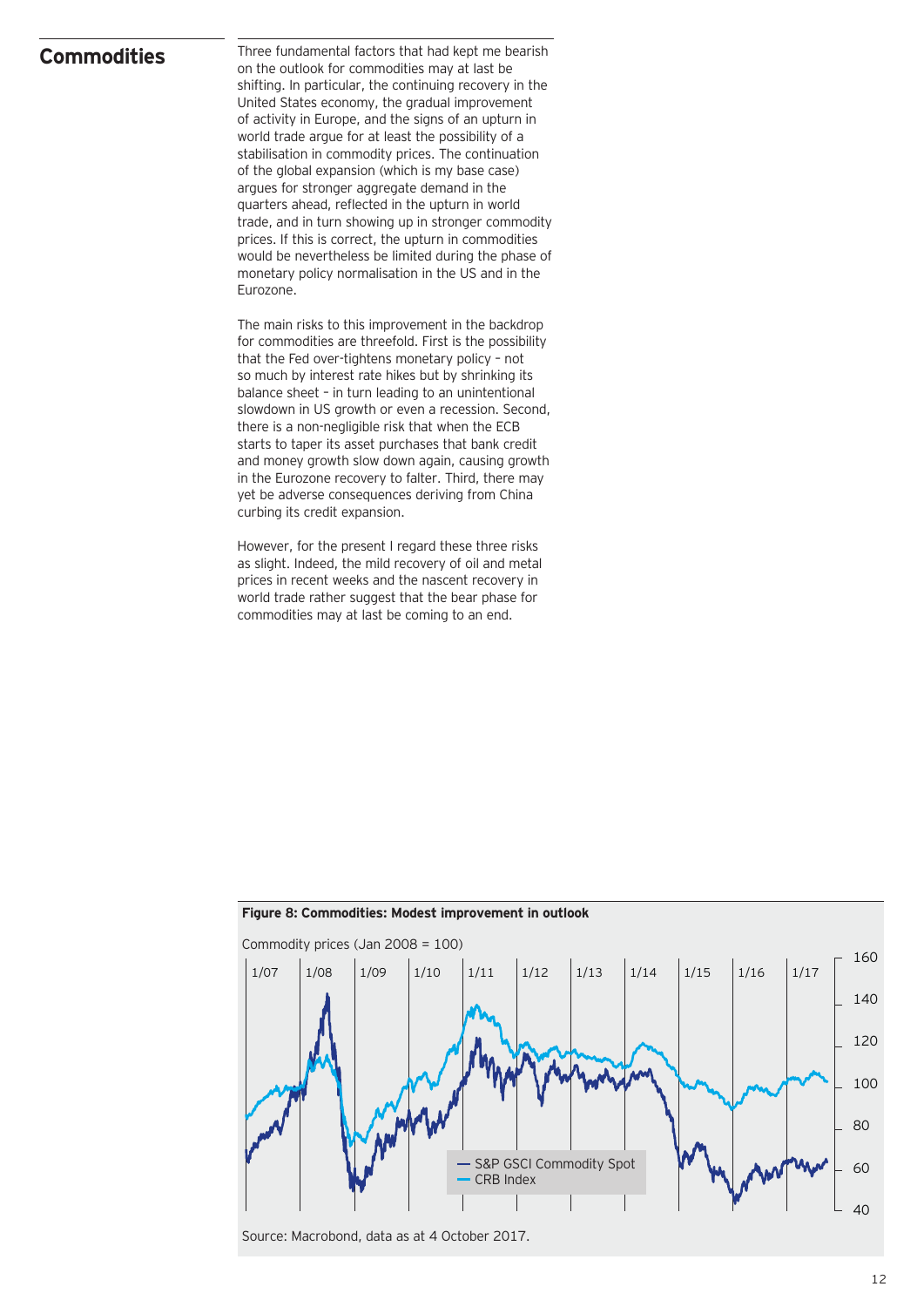### **Conclusion**

The global business cycle expansion is still intact, supported by continuing growth in the US, joined now by a gathering upturn in the Eurozone and the start of a renewed upswing in global trade. The expansion among the developed economies is in turn is having beneficial effects on the export-oriented, manufacturing economies of East Asia, the Americas and some of the commodity-producing emerging economies.

There is good reason to expect that the current expansion will be an extended one, perhaps even the longest business cycle expansion in US financial history. This would imply a continuous upswing that exceeds the record trough-to-peak expansion of 120 months between March 1991 and March 2001 (as measured by the NBER) and presided over by Alan Greenspan. The only real threat to this prospect is the possibility that central banks make a mistake and tighten too much during the current or coming phase of monetary policy normalisation. If they overdo the tightening, there is a real risk of a slowdown in 2018-19, and a continuation of belowtarget inflation rates across many major economies. This is not my base case, but investors need to be mindful of this possibility.

**John Greenwood**

Chief Economist, Invesco 2 October 2017